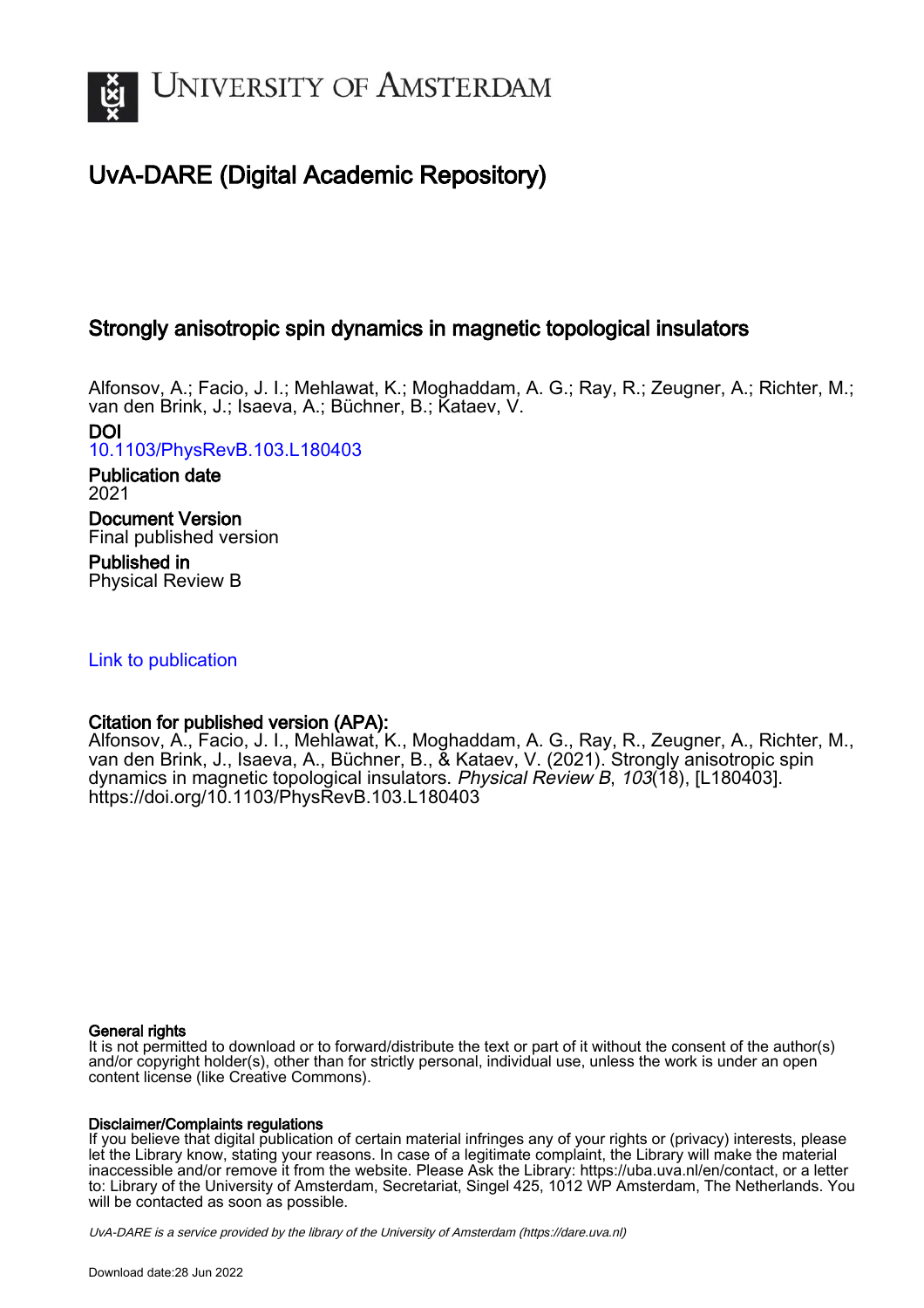### **Strongly anisotropic spin dynamics in magnetic topological insulators**

A. Alfonso[v](https://orcid.org/0000-0003-2408-8628)  $\mathbb{D}^{1,*}$  $\mathbb{D}^{1,*}$  $\mathbb{D}^{1,*}$  J. I. Facio,  $^{1,*}$  K. Mehlawat  $\mathbb{D}^{1,2,*}$  $\mathbb{D}^{1,2,*}$  $\mathbb{D}^{1,2,*}$  A. G. Moghaddam  $\mathbb{D}^{1,3}$  R. Ray,  $^1$  A. Zeugne[r](https://orcid.org/0000-0002-9999-8290),  $^4$  M. Richter  $\mathbb{D}^{1,5}$  J. van den B[r](https://orcid.org/0000-0002-3886-2680)ink, <sup>[1](https://orcid.org/0000-0003-2147-2616),2</sup> A. Isaeva, <sup>1,6</sup> B. Büchner  $\bullet$ , <sup>1,2</sup> and V. Kataev  $\bullet$ <sup>1</sup>

<sup>1</sup>*Leibniz Institute for Solid State and Materials Research, IFW Dresden, D-01069 Dresden, Germany*

<sup>2</sup>*Würzburg-Dresden Cluster of Excellence ct.qmat, TU Dresden, D-01062 Dresden, Germany*

<sup>3</sup>*Department of Physics, Institute for Advanced Studies in Basic Sciences (IASBS), Zanjan 45137-66731, Iran*

<sup>4</sup>*Faculty of Chemistry and Food Chemistry, TU Dresden, D-01062 Dresden, Germany*

<sup>5</sup>*Dresden Center for Computational Materials Science (DCMS), TU Dresden, D-01062 Dresden, Germany*

<sup>6</sup>*Van der Waals–Zeeman Institute, Institute of Physics, University of Amsterdam, 1098 XH Amsterdam, The Netherlands*

 $\bigcirc$ (Received 5 August 2020; revised 18 December 2020; accepted 3 May 2021; published 19 May 2021)

The recent discovery of magnetic topological insulators has opened new avenues to explore exotic states of matter that can emerge from the interplay between topological electronic states and magnetic degrees of freedom, be it ordered or strongly fluctuating. Motivated by the effects that the dynamics of the magnetic moments can have on the topological surface states, we investigate the magnetic fluctuations across the  $(MnBi<sub>2</sub>Te<sub>4</sub>)(Bi<sub>2</sub>Te<sub>3</sub>)<sub>n</sub>$ family. Our paramagnetic electron spin resonance experiments reveal contrasting Mn spin dynamics in different compounds, which manifests in a strongly anisotropic Mn spin relaxation in MnBi<sub>2</sub>Te<sub>4</sub> while being almost isotropic in MnBi<sub>4</sub>Te<sub>7</sub>. Our density-functional calculations explain these striking observations in terms of the sensitivity of the local electronic structure to the Mn spin orientation, and indicate that the anisotropy of the magnetic fluctuations can be controlled by the carrier density, which may directly affect the electronic topological surface states.

DOI: [10.1103/PhysRevB.103.L180403](https://doi.org/10.1103/PhysRevB.103.L180403)

#### **I. INTRODUCTION**

The experimental discovery of antiferromagnetic topological insulators (AFTIs) in the van der Waals  $(MnBi<sub>2</sub>Te<sub>4</sub>)(Bi<sub>2</sub>Te<sub>3</sub>)<sub>n</sub>$  family [\[1,2\]](#page-5-0) has provided a fertile new basis for the investigation of exotic phenomena rooted in the interplay between topology of the electronic structure and spontaneous symmetry breaking, such as the quantum anomalous Hall effect, the topological magnetoelectric effect, and chiral Majorana fermions  $[3-7]$ . The two compounds studied the most so far, MnBi<sub>2</sub>Te<sub>4</sub> and MnBi<sub>4</sub>Te<sub>7</sub>, order antiferromagnetically with the A-type spin structure at Néel temperatures  $T_N$  ∼ 24 K and  $T_N$  ∼ 13 K, respectively  $[8-14]$ . In this phase, both the time-reversal  $(\Theta)$  and primitive-lattice translational  $(T_{1/2})$  symmetries are broken but their combination  $S = \Theta T_{1/2}$  is preserved [\[15\]](#page-6-0). For temperatures  $T$  below  $T_N$ , the topological protection of the surface states depends on whether or not the surface is *S* symmetric. At higher *T* , even if *S* can be broken locally and temporarily, the surface spectrum is expected to be gapless for any surface due to the restoration of  $\Theta$  in a statistical sense [\[16,17\]](#page-6-0),  $\Theta$  being an average symmetry. As it results from averaging over magnetic fluctuations, the interplay between these and the topological electronic surface states naturally depends on space and time scales.

Experimentally, surface states with an origin in the band inversion have been widely observed [\[1,2](#page-5-0)[,12–14,18–29\]](#page-6-0) but the details around the Dirac point are the subject of controversy. In particular, among experiments that show a gapped surface spectrum for  $T < T_N$ , whether the gap persists above  $T_N$  represents an important open question. Our previous experimental results suggested that the dynamics of the bulk localized Mn magnetic moments play a key role in  $MnBi<sub>2</sub>Te<sub>4</sub>$  [\[1\]](#page-5-0) as electron spin resonance (ESR) measurements at  $T > T<sub>N</sub>$  show that the relaxation of the Mn moments due to the exchange coupling with the conduction electrons is strongly anisotropic. This suggests a strong anisotropy of Mn spin fluctuations which may give rise to an instantaneous (on the timescale of ESR) polarization field at the surface, preventing the gap to close even at  $T \gg T_N$  as observed on the much faster timescale of the ARPES experiment. Indeed, further recent work proposes that the topological gap above  $T_N$  remains open due to short-range magnetic fields generated by chiral spin fluctuations [\[30\]](#page-6-0).

Certainly, firm and final establishment of a correspondence between the characteristics of the magnetic fluctuations of both conduction electrons and paramagnetic Mn spins and the surface gap is a formidable task given the current, rather unsettled, experimental situation with regard to the surface band structure in different ARPES experiments triggering different, sometimes controversial, interpretations. In this context it is of paramount importance to unravel in detail the nature of the magnetic fluctuations across the  $(MnBi<sub>2</sub>Te<sub>4</sub>)(Bi<sub>2</sub>Te<sub>3</sub>)<sub>n</sub>$  family, the understanding of which is currently lacking. In this paper, we address this particularly crucial issue. First, we present ESR results which show that the anisotropy of the Mn spin relaxation rate in the paramagnetic state varies enormously

<sup>\*</sup>These authors contributed equally to this work.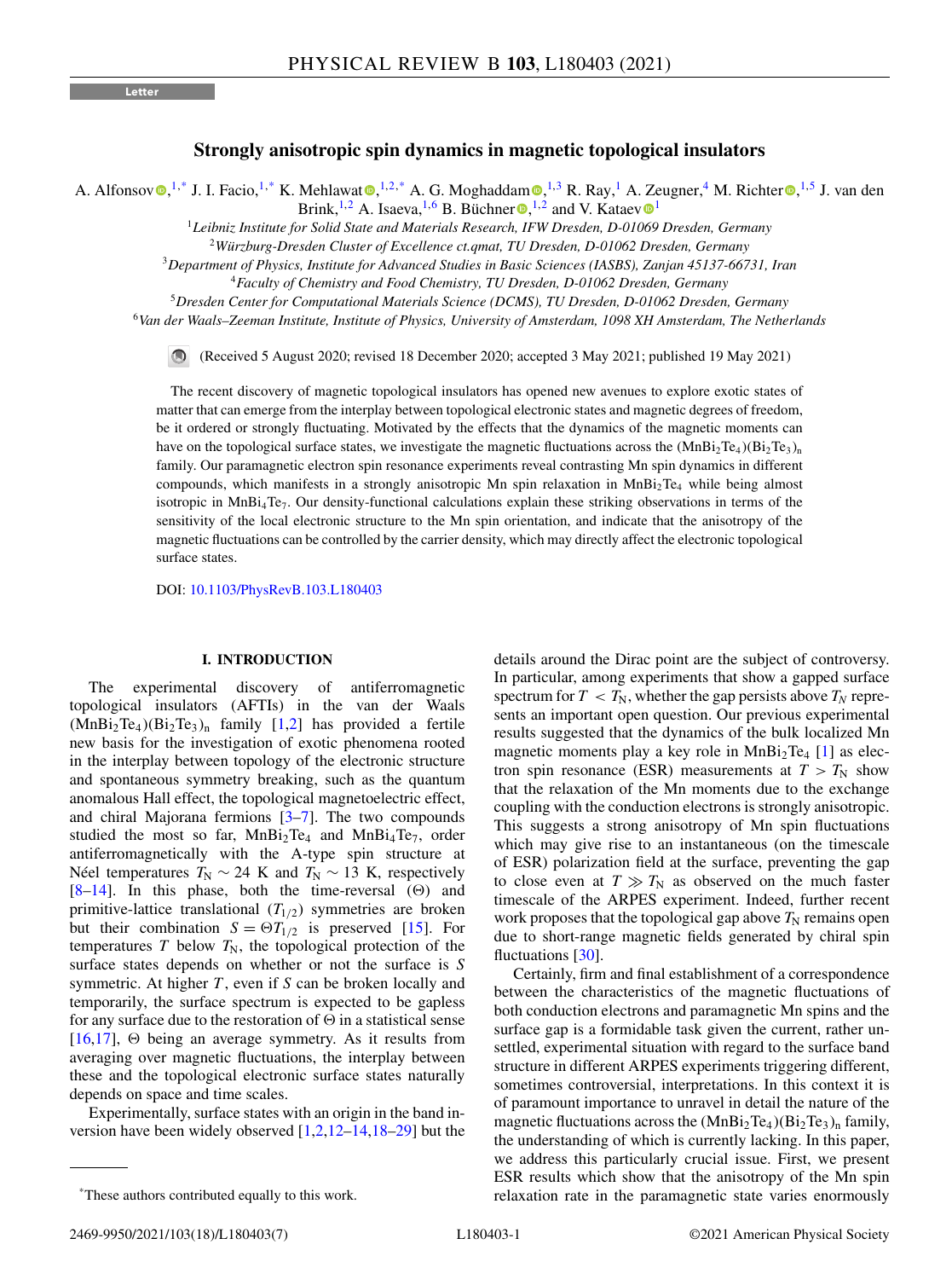<span id="page-2-0"></span>

FIG. 1. ESR measurements. (a), (b) Temperature dependence of the spectra (field derivatives of the microwave absorption) with  $H \parallel c$ , for MnBi<sub>2</sub>Te<sub>4</sub> and MnBi<sub>4</sub>Te<sub>7</sub>, respectively. (c) Angular dependence of the linewidth  $\Delta H$  and of the resonance field  $H_{res}$  at  $T = 20$  K for MnBi<sub>2</sub>Te<sub>4</sub>. Solid lines are fits of  $\Delta H \sim [1 + \cos^2(\theta)]$  and  $H_{res} \sim [1 + \sin^2(\theta)]$ , where  $\theta$  is the angle between *H* and the *c* axis. (d), (e) Temperature dependence of  $H_{res}$  and  $\Delta H$  measured with two field orientations for  $MnBi<sub>2</sub>Te<sub>4</sub>$  and  $MnBi<sub>4</sub>Te<sub>7</sub>$ , respectively. Dashed lines are fits of the Korringa dependence  $\Delta H(T) = \Delta H_0 + bT$  while vertical dashed lines indicate the Néel temperature  $T_N$  and a crossover characteristic temperature  $T^*$  between two different types of temperature behavior of  $H_{res}$  and  $\Delta H$ .

in the family being unprecedentedly large in  $MnBi<sub>2</sub>Te<sub>4</sub>$  and nearly vanishing in  $MnBi_4Te_7$ . Second, based on densityfunctional calculations, we identify a critical role for the Mn spin dynamics played by the magnetic anisotropy of the electronic structure, which consistently explains the ESR data and further suggests that in doped semiconductors the carrier density can be used to tune the high-temperature anisotropy of the spin dynamics.

#### **II. ESR EXPERIMENTAL RESULTS**

Electron spin resonance (ESR) measurements on highquality  $MnBi<sub>2</sub>Te<sub>4</sub>$  and  $MnBi<sub>4</sub>Te<sub>7</sub>$  single-crystalline samples synthesized and thoroughly characterized by x-ray diffraction and electron-dispersive x-ray spectroscopy in Refs. [\[13,31\]](#page-6-0), respectively, were carried out at a microwave frequency of  $v = 9.56$  GHz and at temperatures from 4 to 300 K using a commercial Bruker X-band spectrometer. The magnetic field *H* was swept from 0 to 9 kOe. The ESR signals have a well-defined asymmetric Dysonian shape [\[32,33\]](#page-7-0), typical for conducting samples. This is indeed expected since Mn/Bi antisite intermixing is omnipresent in  $MnBi<sub>2</sub>Te<sub>4</sub>$  $(Mn_{0.85}Bi_{2.1}Te_4)$  and  $MnBi_4Te_7$   $(Mn_{0.8}Bi_{4.1}Te_7)$  crystals and acts as intrinsic self-doping [\[1](#page-5-0)[,10,11,13,31,](#page-6-0)[34\]](#page-7-0). Characteristic spectra are presented in Figs.  $1(a)$  and  $1(b)$ . At high temperature, the line shape gets somewhat distorted due to an emerging small and narrow impurity peak which can be easily taken into account in the Dysonian fit. In order to precisely align the samples in the magnetic field parallel  $(H \parallel c)$  and normal  $(H \parallel ab)$  to the *c* axis, we have measured the angular dependence of the linewidth  $(\Delta H)$  and of the resonance field (*H*res) at a low temperature, which are exemplarily plotted in Fig. 1(c). They follow a typical  $\Delta H \sim [1 + \cos^2(\theta)]$  (or  $H_{\text{res}} \sim [1 + \sin^2(\theta)]$  dependence whose extrema correspond to the respective field geometries, as indicated in the figure.

The *T* dependence of  $H_{res}$  and of  $\Delta H$  obtained from the Dysonian fits is shown for both field orientations on Fig. 1(d) for  $MnBi<sub>2</sub>Te<sub>4</sub>$  and on Fig. 1(e) for  $MnBi<sub>4</sub>Te<sub>7</sub>$ . Due to a decrease of the intensity of the ESR signal with increasing temperature according to the Curie-Weiss law, the error bars of the fit increase correspondingly.

One can identify in Figs.  $1(d)$  and  $1(e)$  a crossover temperature  $T^* \sim 60$  K which separates two different types of behavior of  $H_{res}(T)$  and  $\Delta H(T)$ . At  $T > T^*$ , the resonance field is *T* independent and it has the same value (within error bars) for both directions of *H*. The resonance condition  $hv = g\mu_B H_{\text{res}}$  yields the isotropic *g* factor  $g = 2.02$  for both compounds. It is close to the spin-only value of  $g_S \approx 2.0023$ , as expected for the Mn<sup>2+</sup> ( $S = \frac{5}{2}$ ,  $L = 0$ ) ion. In contrast, at  $T < T^*$ ,  $H_{res}$  becomes significantly anisotropic. For *H*  $\parallel$  *ab*, the ESR line of  $MnBi<sub>2</sub>Te<sub>4</sub>$  shifts slightly to higher fields, whereas for  $H \parallel c$  it shifts strongly to smaller fields. Such behavior is typical for the antiferromagnetic (AFM) resonance modes [\[35\]](#page-7-0). However, these shifts commence well above  $T_N \sim 24$  K and thus evidence the growth of the static, on the ESR timescale, short-range Mn-Mn spin correlations already in the paramagnetic regime, which is typical for the intrinsically low-dimensional van der Waals magnets (see, e.g., Refs. [\[36,37\]](#page-7-0)). At  $T < T_N$ , the resonance line broadens and shifts further and finally disappears at  $T \sim 17$  K since the AFM energy gap [\[35\]](#page-7-0) becomes larger than the microwave excitation energy  $hv$  at  $v = 9.56$  GHz. MnBi<sub>4</sub>Te<sub>7</sub> exhibits at  $T < T^*$  a qualitatively similar behavior [Fig. 1(e)]. In this case, the shifts are strong for both field geometries, typical for a ferromagnet with an easy-axis anisotropy. Such ferromagnetic character of the low- $T$  ESR response of MnBi<sub>4</sub>Te<sub>7</sub> was established in our previous multifrequency ESR study [\[13\]](#page-6-0).

The central observation in our ESR experiments is the contrasting behavior of the resonance line parameters in the high-temperature regime above  $T^* \sim 60$  K. Here, an isotropic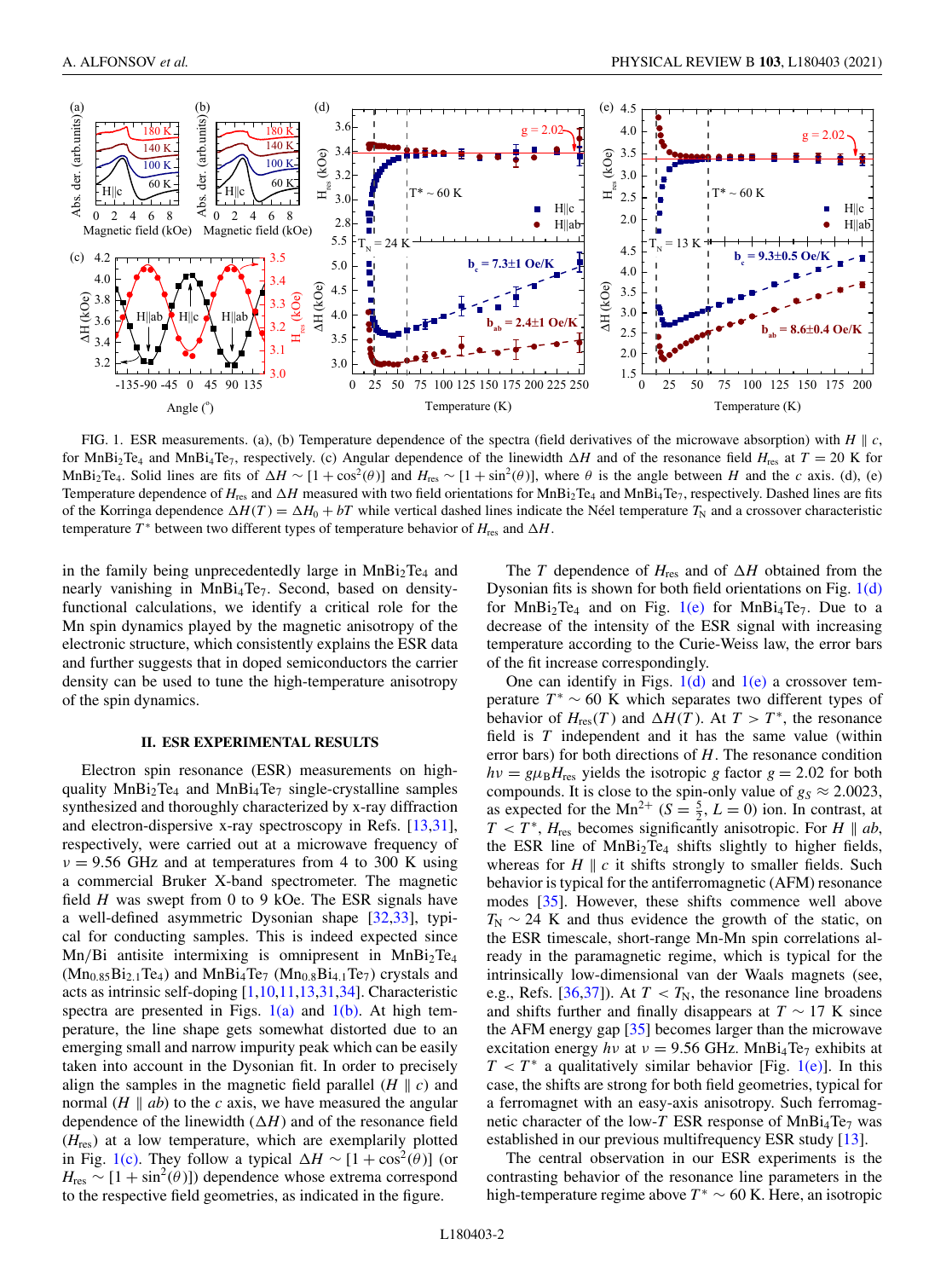<span id="page-3-0"></span>and *T* -independent value of the resonance field evidences an uncorrelated, paramagnetic state of the Mn spin system in both compounds. The linewidth follows a linear temperature dependence  $\Delta H(T) = \Delta H_0 + bT$  [Figs. [1\(d\)](#page-2-0) and [1\(e\)\]](#page-2-0), characteristic of the Korringa relaxation of the localized magnetic moments by conduction electrons in the isothermal regime [\[38\]](#page-7-0). In this equation,  $\Delta H_0$  is the *T*-independent residual width due to, e.g., spin-spin interactions and magnetic field inhomogeneities, and the second term is the relaxation-driven *T*-dependent contribution [\[39\]](#page-7-0). Remarkably, for  $MnBi<sub>2</sub>Te<sub>4</sub>$ , the Korringa slope  $b = d\Delta H(T)/dT$  [\[38,40\]](#page-7-0) depends drastically on the direction of *H*. We obtain  $b_c = 7.3 \pm 1$  Oe/K and  $b_{ab} = 2.4 \pm 1$  Oe/K for *H*  $\parallel$  *c* and *H*  $\parallel$  *ab*, respectively, yielding the ratio  $b_{ab}/b_c = 0.33 \pm 0.14 \simeq 1/3$ . In contrast, for MnBi<sub>4</sub>Te<sub>7</sub>, the values  $b_c = 9.3 \pm 0.5$  Oe/K and  $b_{ab} =$  $8.6 \pm 0.5$  Oe/K are very close, with the ratio  $b_{ab}/b_c = 0.92 \pm 0.05$ 0.07. While the overall larger *b* values in  $MnBi_4Te_7$  are probably due to a higher doping level, $\frac{1}{1}$  the very different anisotropy in the spin relaxation is more intriguing and will be discussed below.

#### **III. ANISOTROPIC KORRINGA RELAXATION**

In a magnetic resonance experiment, one measures the components of the dynamical magnetization  $M_{x,y}$  of the paramagnetic species at their resonance frequency [\[41,42\]](#page-7-0), transversal to the applied static magnetic field *H*. According to the so-called Bloch-Wangness-Redfield (BWR) theory, the width of the signal  $\Delta H(T)$  is inversely proportional to the decay time  $\tau$  of  $M_{x,y}$  due to the relaxation processes caused by transversal and longitudinal fluctuating fields acting on the resonating spin ensemble [\[42–45\]](#page-7-0). In a metal, such fields are generated by conduction electrons exchange coupled to the localized spins (*s*-*d* coupling). This mechanism, known as the Korringa relaxation [\[38,40\]](#page-7-0), gives rise to a linear in *T* increase of the linewidth and reads as, in the simplest case,  $\Delta H(T)$  ~  $1/\tau(T) \sim [JD(\varepsilon_F)]^2 T$  [\[39\]](#page-7-0). Here,  $D(\varepsilon_F)$  is the density of states (DOS) of itinerant electrons at the Fermi energy  $\varepsilon_F$  and *J* is the *s*-*d* coupling strength. In ordinary metallic systems, the Korringa slope  $b = d \Delta H(T)/dT$  is found to be rather independent of the direction of *H*. There are only a few known examples of anisotropic Korringa relaxation in systems containing heavy elements with strong spin-orbit coupling (SOC) [\[46–48\]](#page-7-0). These include Os $F_6$ -graphite intercalated compound, where the anisotropy was attributed to the anisotropy of *J*  $[46]$ , and UPt<sub>3</sub>, where an anisotropic relaxation rate in a nuclear magnetic resonance experiment [\[47\]](#page-7-0) was explained by the anisotropic fluctuations of the heavy-fermion spins. Notably, in both cases one finds the ratio of the Korringa slopes  $b_{ab}/b_c \gtrsim \frac{1}{2}$ .<sup>2</sup> In this respect, the significantly smaller ratio  $b_{ab}/b_c \simeq \frac{1}{3}$  found in MnBi<sub>2</sub>Te<sub>4</sub> is unprecedented and remarkable.

To understand the sources of anisotropy in the Korringa relaxation, it is convenient to express the relaxation rate in terms of the frequency ω-dependent and wave-vector **q**-dependent spin susceptibility  $\chi_{i,i}(\omega, \mathbf{q})$  of conduction electrons, with  $i = x, y, z$ . Choosing the *z* axis along the direction of *H*, the relaxation rate reads as [\[49,50\]](#page-7-0)

$$
\frac{1}{\tau_z} = T \lim_{\omega \to 0} \frac{1}{\omega} \sum_{\mathbf{q}} \text{Im} \left[ 2 J_z^2 \chi_{zz}(\omega, \mathbf{q}) + \sum_{i=x,y} J_i^2 \chi_{ii}(\omega, \mathbf{q}) \right],
$$
\n(1)

where we have set  $\hbar = k_B = 1$  and we have considered that the *s*-*d* exchange coupling consists of three different diagonal components *Ji*. An explicit calculation [see Supplemental Material (SM) [\[51\]](#page-7-0)] yields

$$
\frac{1}{\tau_z} = \pi T \left[ 2 J_z^2 \left| S_z(\varepsilon_F) \right|^2 + \sum_{i=x,y} J_i^2 \left| S_i(\varepsilon_F) \right|^2 \right], \quad (2)
$$

$$
|\mathcal{S}_{i}(\varepsilon)|^{2} = \sum_{\nu \mathbf{k}, \nu' \mathbf{k'}} \delta(\varepsilon - \varepsilon_{\nu \mathbf{k}}) \delta(\varepsilon - \varepsilon_{\nu' \mathbf{k'}}) |\mathcal{F}_{\mathbf{k}\mathbf{k'}}^{i, \nu \nu'}|^{2}, \quad (3)
$$

where v is a band index, **k** the momentum, and  $|\mathcal{F}_{kk'}^{i,vv'}|^2$ denotes  $\text{Tr}[\mathcal{F}^{i,vv'}_{\mathbf{k}\mathbf{k}'}\mathcal{F}^{i,v'v}_{\mathbf{k}'\mathbf{k}}]$ , with  $\mathcal{F}^{i,vv'}_{\mathbf{k}\mathbf{k}'} = \langle u_{v\mathbf{k}}|\hat{\sigma}_i|u_{v'\mathbf{k}'}\rangle/2$  the matrix elements of the spin operator  $\hat{\sigma}^i$  with respect to the spinor parts of Bloch functions  $|u_{\nu k}\rangle = a_{\nu k}|\uparrow\rangle + b_{\nu k}|\downarrow\rangle$ . Without SOC,  $\mathcal{F}_{kk'}^{i,vv'}$  is momenta independent and, therefore,  $\mathcal{S}_i(\varepsilon) \equiv$  $D(\varepsilon)$ . If we further consider an isotropic *J*, the original Korringa result is recovered [\[40\]](#page-7-0). In general, SOC can give rise to anisotropy both in  $J_i$  and in  $S_i(\varepsilon_F)$ , which in turn may lead to anisotropic relaxation rates, as indicated by Eq. (2).

Equation (2) was obtained in the zero magnetic field limit, which implies that the Larmor frequency of Mn spins  $\omega_{\text{L}}$  is much smaller than the frequency of the spin fluctuations of the conduction electrons  $\omega_{\text{fl}}$ . In this limit, Eq. (2) matches the BWR results expressing the fluctuating fields introduced in this theory as  $\tau_0 H_i^2 = T J_i^2 |\mathcal{S}_i(\varepsilon_F)|^2$  (see SM [\[51\]](#page-7-0)), where the correlation time  $\tau_0$  in our problem is  $1/\omega_{\text{fl}}$ . This connection provides a physical interpretation for the shape factors  $S_i$ : They are the band-structure property that together with *T* and *Ji* determine the effective magnetic field exerted by the electron cloud on the Mn spins on a timescale  $\tau_0$ . It further suggests an extension to the finite-field case  $\omega_{\rm L} \lesssim \omega_{\rm fl}$ , which in the BWR theory yields a prefactor  $A_{\omega} \sim (1 + \omega_L^2/\omega_H^2)^{-1}$ for the second term in Eq.  $(2)$  [\[42\]](#page-7-0).

Given the layered structure of these compounds,  $J_c$  and  $S_c$ can be significantly different from their in-plane counterparts  $J_{ab}$ ,  $S_{ab}$ <sup>3</sup>. In this case, the ratio of the relaxation times reads as

$$
\frac{\tau_c}{\tau_{ab}} = \frac{1}{2} \frac{2 + \mathcal{A}_{\omega}(1 + \zeta)}{\mathcal{A}_{\omega} + \zeta},\tag{4}
$$

where  $\zeta = |J_cS_c(\varepsilon_F)/J_{ab}S_{ab}(\varepsilon_F)|^2$ . If  $S_i(\varepsilon_F)$  is isotropic and  $\omega_L/\omega_{\rm fl} \ll 1$ , the remaining anisotropy due to that of  $J_i$  is bounded as  $(\frac{1}{2})_{J_{ab}\to 0} < \tau_c/\tau_{ab} < (\frac{3}{2})_{J_c\to 0}$ , posing a problem to account for the experimental result for  $MnBi_2Te_4$ ,  $b_{ab}/b_c =$  $\tau_c/\tau_{ab} \simeq \frac{1}{3}$ . Assuming a finite ratio  $\omega_L/\omega_{\text{fl}}$  which yields  $\mathcal{A}_{\omega}$  <

<sup>&</sup>lt;sup>1</sup>This is supported by the difference in the room-temperature resistivity values  $\rho$  for these compounds: MnBi<sub>2</sub>Te<sub>4</sub> has  $\rho \sim 1.5 \text{ m}\Omega \text{ cm}$  [1] and MnBi<sub>4</sub>Te<sub>7</sub> has  $\rho \sim 0.31 \text{ m}\Omega \text{ cm}$  [13].

[<sup>\[1\]</sup>](#page-5-0) and MnBi<sub>4</sub>Te<sub>7</sub> has  $\rho \sim 0.31 \text{ m}\Omega \text{ cm}$  [\[13\]](#page-6-0).<br><sup>2</sup>Note that for the OsF<sub>6</sub>-GIC this ratio  $b_{ab}/b_c \gtrsim \frac{1}{2}$  is still true if the *g*-factor anisotropy, present in this compound, is not taken into account.

<sup>3</sup>We neglect anisotropy within the *ab* plane in all discussions and calculations.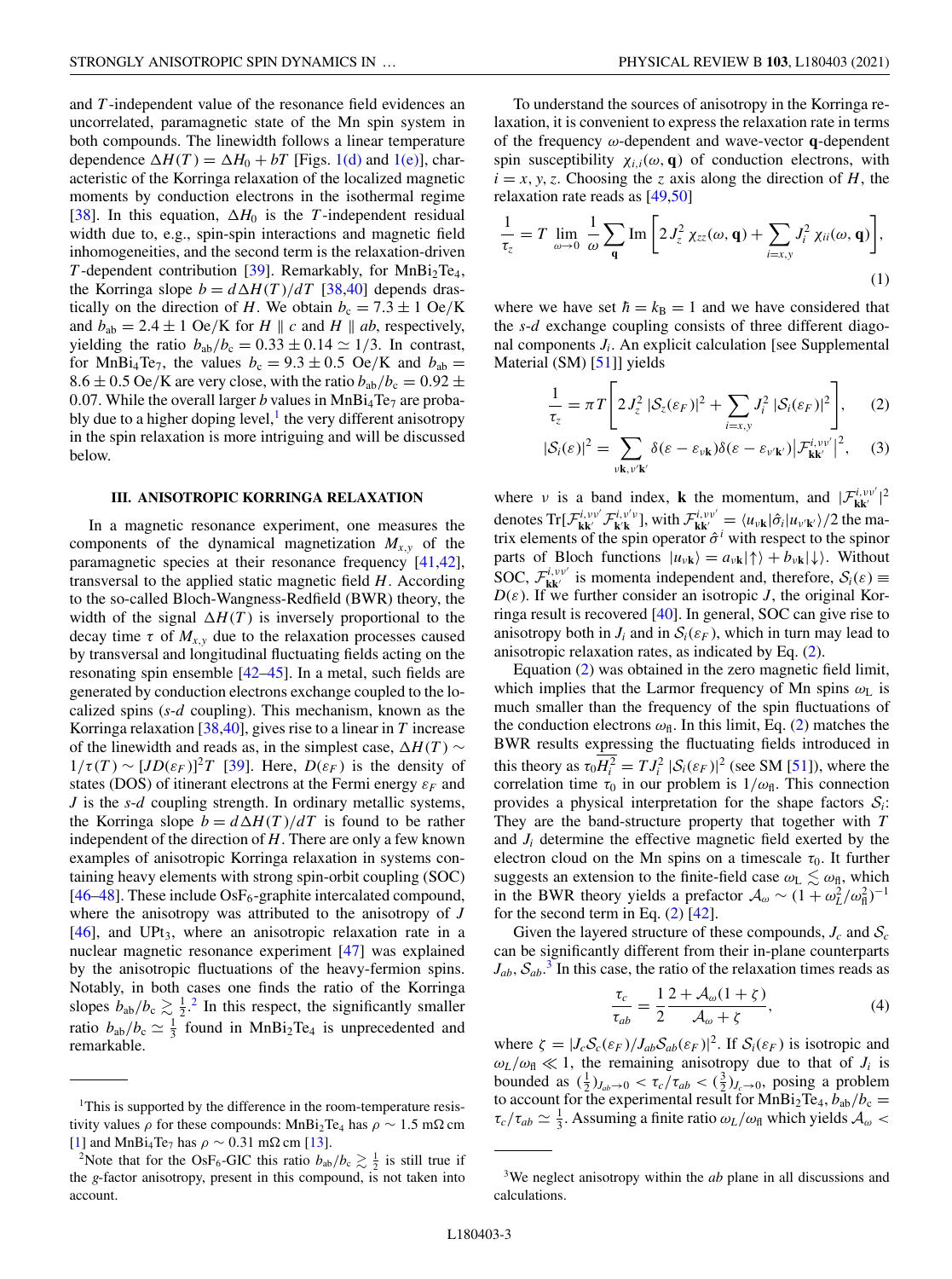<span id="page-4-0"></span>

FIG. 2. (a), (b) Band structure and density of states, respectively, of MnBi2Te4 in the AFM phase for out-of-plane (blue) or in-plane (red) Mn magnetic moment direction. (c), (d) Analogous results for  $MnBi<sub>4</sub>Te<sub>7</sub>$ .

1, the above limits can be surpassed, ultimately reaching  $\tau_c/\tau_{ab} = \frac{1}{4}$  for  $\omega_L = \omega_{fl}$  and  $\zeta \gg 1$ . However, that would require *J* to have an extreme Ising-type anisotropy with vanishing  $J_{ab}$  in MnBi<sub>2</sub>Te<sub>4</sub> while being almost isotropic in MnBi<sub>4</sub>Te<sub>7</sub>.

Therefore, to understand the anisotropy of the Korringa relaxation in  $MnBi<sub>2</sub>Te<sub>4</sub>$ , it is necessary to analyze a possible anisotropy of the form factors  $S_i(\varepsilon_F)$  associated with the conduction electron cloud. This can be relevant when the carriers have a large SOC, as in the studied compounds. In such a case, for temperatures where the timescale of the dynamics of the Mn spins is longer than the timescale of conduction electrons, one may expect changes in the local electronic structure arising from the induced instantaneous polarization of the local moments, "frozen" on the fast electronic timescale, which can in turn affect the relaxation.

#### **IV. BAND-STRUCTURE ANISOTROPY**

We now explore this idea, assuming a large separation between timescales: The measured ESR occurs on the slowest scale ( $\sim$ 10<sup>-10</sup> s); on the intermediate scale ( $\sim$ 10<sup>-13</sup>...10<sup>-14</sup> s), the Mn magnetic moment direction  $\hat{m}$  fluctuates; on the fast scale ( $\sim$ 10<sup> $-15$ </sup> s), the electronic system adapts to the local Mn spin direction and dissipates the excitation. Figures  $2(a)$ and  $2(b)$  present the energy bands and DOS of MnBi<sub>2</sub>Te<sub>4</sub> in the AFM phase for different  $\hat{m}$ , and Figs. 2(c) and 2(d) show results for  $MnBi_4Te_7$ .<sup>4</sup> In order to prove that our approach is



FIG. 3. (a), (b) Pictorial representation of the anisotropic spin dynamics. An out-of-plane Mn spin is accompanied by a relatively small carrier DOS (gray electron cloud) and, accordingly, has a relatively slow dynamics as compared to an in-plane Mn spin, accompanied by a larger DOS and presenting faster dynamics. (c), (d) Estimation of relaxation rate ratio as a function of the carrier density for  $MnBi<sub>2</sub>Te<sub>4</sub>$  (c) and for  $MnBi<sub>4</sub>Te<sub>7</sub>$  (d). The gray circles correspond to the experimental ESR data, estimating *n* from the Hall measurements on the same samples in Refs. [\[1](#page-5-0)[,13\]](#page-6-0), respectively.

robust against the details of this model, we performed similar calculations for the FM state. In these calculations we find the same dependence of the DOS on the direction of the Mn magnetic moment as in the AFM model [\[51\]](#page-7-0). In both cases the sensitivity to  $\hat{m}$  is significantly smaller in MnBi<sub>4</sub>Te<sub>7</sub>. For this compound, within planes perpendicular to  $\Gamma - Z$ , the bands are much less affected by  $\hat{m}$ , which naturally reflects in  $D(\varepsilon)$ . Such lesser sensitivity possibly originates in various "dilution" effects caused by the Mn-free quintuple layer in  $MnBi_4Te_7 [51]$  $MnBi_4Te_7 [51]$ .

In MnBi2Te4, for small electron doping, the DOS tends to be larger when  $\hat{m} \parallel ab$ . This tendency qualitatively matches the results of the ESR experiment, where, for  $H \parallel c$ , the inplane part of the Mn dynamic magnetization  $M_{x,y} = M_{a,b}$  is probed. For those Mn ions that have their spin essentially in plane, the local electronic structure near them is better described by the calculation with  $\hat{m} \parallel ab$ . The larger DOS in such case contributes to a faster relaxation rate of  $M_{x,y}$ than in the configuration *H*  $\parallel$  *ab*, where  $M_{x,y} = M_{a,c} = M_{b,c}$ is probed [Figs.  $3(a)$  and  $3(b)$ ].

These ideas can be illustrated with the following ansatz for the shape factors [\[51\]](#page-7-0). We estimate them as  $S_i = \langle D_{ab}^2 \rangle$ for *H*  $\parallel$  *c* and as  $S_i = \langle D_{bc}^2 \rangle$  for *H*  $\parallel$  *ab*, where  $\langle D_{ij}^2 \rangle$  is the squared effective DOS when  $\hat{m}$  is along the direction *i* or *j*. Since the shape factors are defined by the electronic structure, it is worth stressing that the dependence on the direction of *H* does not come from the negligible *H* dependence of

<sup>4</sup>Density-functional (DFT) calculations were performed using the FPLO code [\[52\]](#page-7-0), version 18.52 [\[53\]](#page-7-0) in its fully relativistic mode. The generalized gradient approximation (GGA) was applied in the parameterization PBE96 [\[54\]](#page-7-0). We used GGA+*U* (atomic limit) with parameters  $U = 2$  eV and  $J = 1$  eV. We used a linear tetrahedron method with *k* meshes of  $24 \times 24 \times 24$  (rhombohedral setup) and  $22 \times 22 \times 4$  (hexagonal setup) subdivisions for MnBi<sub>2</sub>Te<sub>4</sub> and  $MnBi<sub>4</sub>Te<sub>7</sub>$ , respectively. To compute the DOS, we used meshes

of  $60 \times 60 \times 60$  and  $60 \times 60 \times 5$  subdivisions, respectively. Structural details are based on experimental lattice parameters (see Refs. [\[1](#page-5-0)[,13\]](#page-6-0)).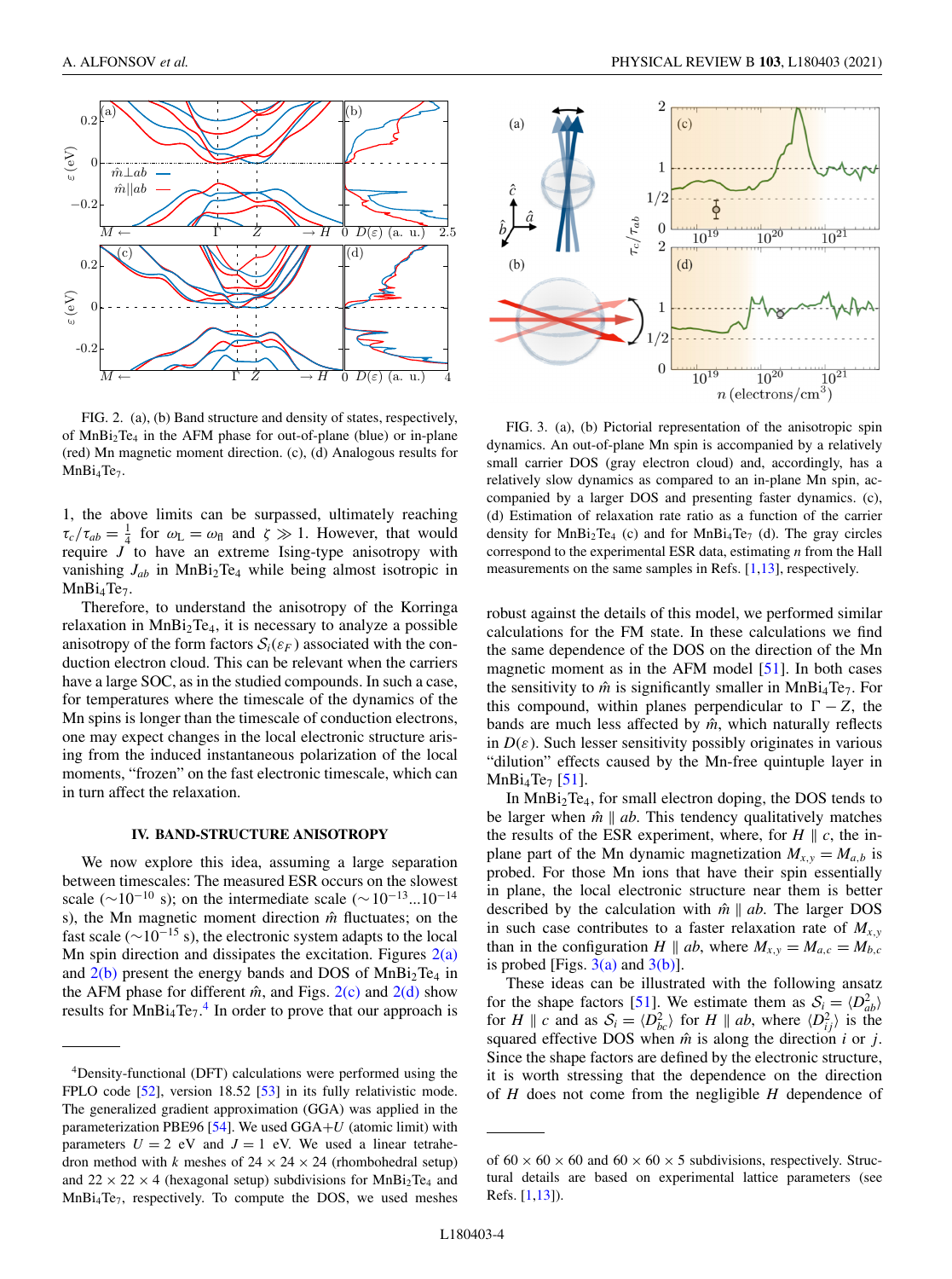<span id="page-5-0"></span>the band structure. Rather, the role of *H*, together with the radio-frequency field direction, is to *select* the particular kind of fluctuations. For different directions of *H*, the measured resonance originates in Mn ions with different  $\hat{m}$ . The associated shape factors, considering the locally distinct electronic structure, are accordingly different.

Neglecting a possible anisotropy of *J* and assuming the limit  $\omega_L/\omega_{\rm fl} \ll 1$ , so that the effects described are purely related to the band structure, this approach yields  $\tau_c/\tau_{ab}$  =  $\langle D_{bc}^2 \rangle / \langle D_{ab}^2 \rangle$ . Figures [3\(c\)](#page-4-0) and [3\(d\)](#page-4-0) show the estimated ratio  $\tau_c/\tau_{ab}$  as a function of the carrier density *n* for MnBi<sub>2</sub>Te<sub>4</sub> and MnBi<sub>4</sub>Te<sub>7</sub>, respectively. Specifically, we consider  $\langle D_{ab}^2 \rangle = D_{\hat{m}||ab}^2$  and  $\langle D_{bc}^2 \rangle = (D_{\hat{m}||ab}^2 + D_{\hat{m}||c}^2)/2$ , where the DOS are evaluated at fixed *n*. For comparison, our experimental ESR results are included as gray circles. The almost isotropic Korringa relaxation in MnBi<sub>4</sub>Te<sub>7</sub> is well captured, whereas the anisotropy in  $MnBi<sub>2</sub>Te<sub>4</sub>$  is underestimated. However, quantitative agreement may be achieved by considering an anisotropy of *J* or a finite Larmor frequency, as discussed above.

Interestingly, both compounds exhibit a crossover as a function of doping signaled by large deviations from  $\tau_c/\tau_{ab}$  = 1 at small *n* to nearly vanishing anisotropy at large *n*. It appears that the main difference between the compounds is the level of doping at which the crossover occurs. In particular, the samples of  $MnBi<sub>2</sub>Te<sub>4</sub>$  and  $MnBi<sub>4</sub>Te<sub>7</sub>$  lie on the anisotropic and isotropic sides of this crossover, respectively, in agreement with the ESR results. Reducing  $n$  in MnBi<sub>4</sub>Te<sub>7</sub> by only one order of magnitude, potentially achievable by partial substitution of Bi by Sb [\[8\]](#page-6-0), would recover the strong anisotropy  $\tau_c < \tau_{ab}$ , while a significant increase of *n* in MnBi<sub>2</sub>Te<sub>4</sub> would change its type ( $\tau_c > \tau_{ab}$ ) and eventually turn it to the isotropic limit ( $\tau_c = \tau_{ab}$ ).

These results should be relevant for the interpretation of experiments in which the observed physical processes are not slow enough to average out the anisotropy of the Mn spin dynamics. This is, for instance, the case for the photoemission process in the nonadiabatic, sudden regime, which is typically associated with a timescale faster than  $10^{-15}$  s. In particular, the much slower out-of-plane Mn spin dynamics in  $MnBi<sub>2</sub>Te<sub>4</sub>$ 

indicates a larger out-of-plane dynamic polarization yielding a nonzero instantaneous magnetic field perpendicular to the sample surface, which could contribute to the persistence of an electronic gap in the paramagnetic phase. Our theoretical results suggest that appropriate engineering of the carrier density can favor the opposite or vanishing anisotropy and, hence, may provide a way to experimentally control the surface topological spectrum.

#### **V. CONCLUSIONS**

Our combined ESR and theoretical study shows that the Mn spin dynamics in magnetic topological insulators can be strongly anisotropic. The large spin-orbit coupling of conduction electrons plays a key role, making the local electronic structure strongly sensitive to Mn spin rotations, which in turn affects the Mn spin relaxation. Since the Mn spin dynamics can affect the topological surface states, our finding of the carrier density as a knob to control the anisotropy of magnetic fluctuations suggests a convenient way to tune the high-temperature surface spectrum of magnetic topological insulators. Altogether, our results open a perspective for exploring the magnetic dynamics and its interplay with nontrivial electronic structure in magnetic topological insulators and call for further investigations of the topological surface states at different timescales.

#### **ACKNOWLEDGMENTS**

This work was financially supported by the Deutsche Forschungsgemeinschaft (DFG) through Grant No. KA1694/12-1 and within the Collaborative Research Center SFB 1143 "Correlated Magnetism–From Frustration to Topology" (Project-id No. 247310070) and the Dresden-Würzburg Cluster of Excellence (EXC 2147) "ct.qmat-Complexity and Topology in Quantum Matter" (Project-id No. 39085490). J.I.F. acknowledges the support from the Alexander von Humboldt Foundation. K.M. acknowledges the Hallwachs-Röntgen Postdoc Program of ct.qmat for financial support. We thank U. Nitzsche for technical assistance.

- [1] M. M. Otrokov, I. I. Klimovskikh, H. Bentmann, D. Estyunin, A. Zeugner, Z. S. Aliev, S. Gaß, A. U. B. Wolter, A. V. Koroleva, A. M. Shikin, M. Blanco-Rey, M. Hoffmann, I. P. Rusinov, A. Yu Vyazovskaya, S. V. Eremeev, Yu M. Koroteev, V. M. Kuznetsov, F. Freyse, J. Sánchez-Barriga, I. R. Amiraslanov *et al.*, Prediction and observation of an antifer[romagnetic topological insulator,](https://doi.org/10.1038/s41586-019-1840-9) Nature (London) **576**, 416 (2019).
- [2] Y. Gong, J. Guo, J. Li, K. Zhu, M. Liao, X. Liu, Q. Zhang, L. Gu, L. Tang, X. Feng *et al.*, Experimental realization of an [intrinsic magnetic topological insulator,](https://doi.org/10.1088/0256-307X/36/7/076801) Chin. Phys. Lett. **36**, 076801 (2019).
- [3] C.-Z. Chang, J. Zhang, X. Feng, J. Shen, Z. Zhang, M. Guo, K. Li, Y. Ou, P. Wei, Li-Li Wang, Z.-Q. Ji, Y. Feng, S. Ji, Xi Chen, J. Jia, Xi Dai, Z. Fang, S.-C. Zhang, K. He, Y. Wang *et al.*, Experimental observation of the quantum anomalous Hall effect in a magnetic topological insulator, Science **340**[, 167 \(2013\).](https://doi.org/10.1126/science.1234414)
- [4] Q. L. He, L. Pan, A. L. Stern, E. C. Burks, X. Che, G. Yin, J. Wang, B. Lian, Q. Zhou, E. S. Choi, K. Murata, X. Kou, Z. Chen, T. Nie, Q. Shao, Y. Fan, S.-C. Zhang, K. Liu, J. Xia, and K. L. Wang, Chiral majorana fermion modes in a quantum anomalous hall insulator–superconductor structure, Science **357**[, 294 \(2017\).](https://doi.org/10.1126/science.aag2792)
- [5] Y. Tokura, K. Yasuda, and A. Tsukazaki, Magnetic topological insulators, [Nat. Rev. Phys.](https://doi.org/10.1038/s42254-018-0011-5) **1**, 126 (2019).
- [6] J. Jiang, D. Xiao, F. Wang, J.-H. Shin, D. Andreoli, J. Zhang, R. Xiao, Y.-F. Zhao, M. Kayyalha, L. Zhang *et al.*, Concurrence of quantum anomalous Hall and topological Hall effects in [magnetic topological insulator sandwich heterostructures,](https://doi.org/10.1038/s41563-020-0605-z) Nat. Mater. **19**, 732 (2020).
- [7] Y. Deng, Y. Yu, M. Z. Shi, Z. Guo, Z. Xu, J. Wang, X. H. Chen, and Y. Zhang, Quantum anomalous Hall effect in intrinsic magnetic topological insulator MnBi<sub>2</sub>Te<sub>4</sub>, Science 367, 895 (2020).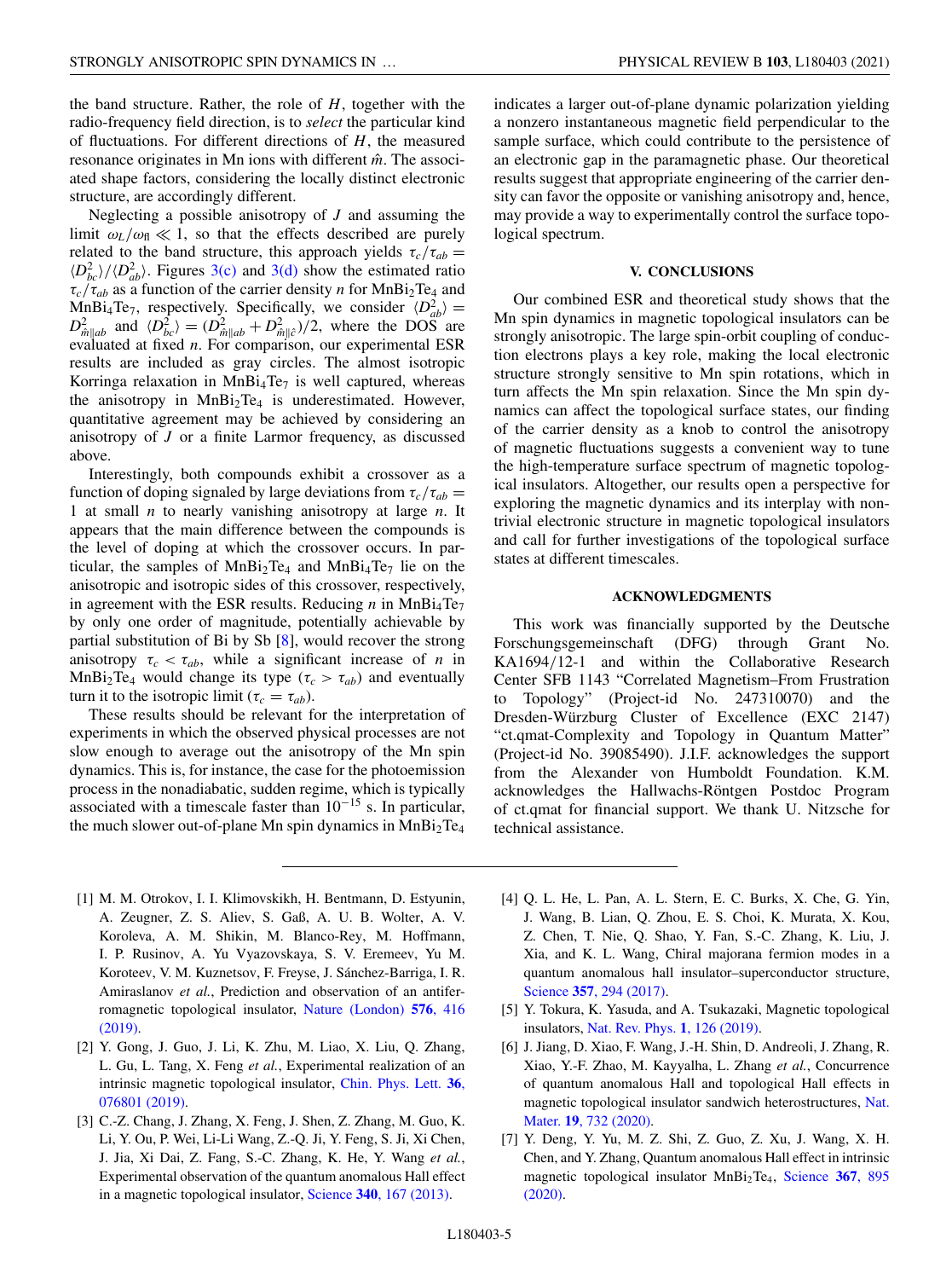- <span id="page-6-0"></span>[8] B. Chen, F. Fei, D. Zhang, B. Zhang, W. Liu, S. Zhang, P. Wang, B. Wei, Y. Zhang, Z. Zuo *et al.*, Intrinsic magnetic topological insulator phases in the Sb doped MnBi<sub>2</sub>Te<sub>4</sub> bulks and thin flakes, [Nat. Commun.](https://doi.org/10.1038/s41467-019-12485-y) **10**, 4469 (2019).
- [9] D. Souchay, M. Nentwig, D. Günther, S. Keilholz, J. de Boor, A. Zeugner, A. Isaeva, M. Ruck, A. U. B. Wolter, B. Büchner *et al.*, Layered manganese bismuth tellurides with GeBi<sub>4</sub>Te<sub>7</sub>and  $GeBi<sub>6</sub>Te<sub>1</sub>0$ -type structures: towards multifunctional materials, [J. Mater. Chem. C](https://doi.org/10.1039/C9TC00979E) **7**, 9939 (2019).
- [10] J.-Q. Yan, Q. Zhang, T. Heitmann, Z. Huang, K. Y. Chen, J.-G. Cheng, W. Wu, D. Vaknin, B. C. Sales, and R. J. McQueeney, Crystal growth and magnetic structure of MnBi<sub>2</sub>Te<sub>4</sub>, Phys. Rev. Mater. **3**, 064202 (2019).
- [11] L. Ding, C. Hu, F. Ye, E. Feng, N. Ni, and H. Cao, Crystal and magnetic structures of magnetic topological insulators MnBi2Te4 and MnBi4Te7, Phys. Rev. B **101**[, 020412\(R\) \(2020\).](https://doi.org/10.1103/PhysRevB.101.020412)
- [12] J. Wu, F. Liu, M. Sasase, K. Ienaga, Y. Obata, R. Yukawa, K. Horiba, H. Kumigashira, S. Okuma, T. Inoshita, and H. Hosono, Natural van der Waals heterostructural single crystals with both [magnetic and topological properties,](https://doi.org/10.1126/sciadv.aax9989) Sci. Adv. **5**, eaax9989 (2019).
- [13] R. C. Vidal, A. Zeugner, J. I. Facio, Rajyavardhan Ray, M. H. Haghighi, A. U. B. Wolter, L. T. Corredor Bohorquez, F. Caglieris, S. Moser, T. Figgemeier, T. R. F. Peixoto, H. B. Vasili, M. Valvidares, S. Jung, C. Cacho, A. Alfonsov, K. Mehlawat, V. Kataev, C. Hess, M. Richter *et al.*, Topological Electronic Structure and Intrinsic Magnetization in MnBi<sub>4</sub>Te<sub>7</sub>: A Bi<sub>2</sub>Te<sub>3</sub> [Derivative with a Periodic Mn Sublattice,](https://doi.org/10.1103/PhysRevX.9.041065) Phys. Rev. X **9**, 041065 (2019).
- [14] C. Hu, K. N. Gordon, P. Liu, J. Liu, X. Zhou, P. Hao, D. Narayan, E. Emmanouilidou, H. Sun, Y. Liu *et al.*, A van der Waals antiferromagnetic topological insulator with weak interlayer magnetic coupling, [Nat. Commun.](https://doi.org/10.1038/s41467-019-13814-x) **11**, 97 (2020).
- [15] R. S. K. Mong, A. M. Essin, and J. E. Moore, Antiferromagnetic topological insulators, Phys. Rev. B **81**[, 245209 \(2010\).](https://doi.org/10.1103/PhysRevB.81.245209)
- [16] I. C. Fulga, B. van Heck, J. M. Edge, and A. R. Akhmerov, [Statistical topological insulators,](https://doi.org/10.1103/PhysRevB.89.155424) Phys. Rev. B **89**, 155424 (2014).
- [17] K. F. Garrity, S. Chowdhury, and F. M. Tavazza, Topological surface states of  $MnBi<sub>2</sub>Te<sub>4</sub>$  at finite temperatures and at domain walls, [Phys. Rev. Mater.](https://doi.org/10.1103/PhysRevMaterials.5.024207) **5**, 024207 (2021).
- [18] R. C. Vidal, H. Bentmann, T. R. F. Peixoto, A. Zeugner, S. Moser, C.-H. Min, S. Schatz, K. Kißner, M. Ünzelmann, C. I. Fornari, H. B. Vasili, M. Valvidares, K. Sakamoto, D. Mondal, J. Fujii, I. Vobornik, S. Jung, C. Cacho, T. K. Kim, R. J. Koch *et al.*, Surface states and Rashba-type spin polarization in anti[ferromagnetic MnBi2Te4\(0001\),](https://doi.org/10.1103/PhysRevB.100.121104) Phys. Rev. B **100**, 121104(R) (2019).
- [19] Y.-J. Hao, P. Liu, Y. Feng, X.-M. Ma, E. F. Schwier, M. Arita, S. Kumar, C. Hu, R. Lu, M. Zeng, Y. Wang, Zhanyang Hao, H.-Y. Sun, K. Zhang, J. Mei, N. Ni, L. Wu, K. Shimada, C. Chen, Q. Liu *et al.*, Gapless Surface Dirac Cone in Antiferromagnetic Topological Insulator MnBi<sub>2</sub>Te<sub>4</sub>, Phys. Rev. X 9, 041038 (2019).
- [20] H. Li, S.-Y. Gao, S.-F. Duan, Y.-F. Xu, K.-J. Zhu, S.-J. Tian, J.-C. Gao, W.-H. Fan, Z.-C. Rao, J.-R. Huang, J.-J. Li, D.- Y. Yan, Z.-T. Liu, W.-L. Liu, Y.-B. Huang, Y.-L. Li, Y. Liu, G.-B. Zhang, P. Zhang, T. Kondo *et al.*, Dirac Surface States in Intrinsic Magnetic Topological Insulators  $EuSn<sub>2</sub>As<sub>2</sub>$  and MnBi2*n*Te3*<sup>n</sup>*+1, Phys. Rev. X **9**[, 041039 \(2019\).](https://doi.org/10.1103/PhysRevX.9.041039)
- [21] Y. J. Chen, L. X. Xu, J. H. Li, Y. W. Li, H. Y. Wang, C. F. Zhang, H. Li, Y. Wu, A. J. Liang, C. Chen, S. W. Jung, C. Cacho, Y. H. Mao, S. Liu, M. X. Wang, Y. F. Guo, Y. Xu, Z. K. Liu, L. X. Yang, and Y. L. Chen, Topological Electronic Structure and Its Temperature Evolution in Antiferromagnetic Topological Insulator MnBi2Te4, Phys. Rev. X **9**[, 041040 \(2019\).](https://doi.org/10.1103/PhysRevX.9.041040)
- [22] P. Swatek, Y. Wu, L.-L. Wang, K. Lee, B. Schrunk, J. Yan, and A. Kaminski, Gapless Dirac surface states in the antifer[romagnetic topological insulator MnBi2Te4,](https://doi.org/10.1103/PhysRevB.101.161109) Phys. Rev. B **101**, 161109(R) (2020).
- [23] Y. Hu, L. Xu, M. Shi, A. Luo, S. Peng, Z. Y. Wang, J. J. Ying, T. Wu, Z. K. Liu, C. F. Zhang, Y. L. Chen, G. Xu, X.-H. Chen, and J.-F. He, Universal gapless Dirac cone and tunable topological states in  $(MnBi_2Te_4)_m(Bi_2Te_3)_n$  heterostructures, *Phys. Rev. B* **101**, 161113(R) (2020).
- [24] K. N. Gordon, H. Sun, C. Hu, A. G. Linn, H. Li, Y. Liu, P. Liu, S. Mackey, Q. Liu, Ni Ni *et al.*, Strongly Gapped Topological Surface States on Protected Surfaces of Antiferromagnetic  $MnBi_4Te_7$  and  $MnBi_6Te_{10}$ , [arXiv:1910.13943.](http://arxiv.org/abs/arXiv:1910.13943)
- [25] I. I. Klimovskikh, M. M. Otrokov, D. Estyunin, S. V. Eremeev, S. O. Filnov, A. Koroleva, E. Shevchenko, V. Voroshnin, A. G. Rybkin, I. P. Rusinov, M. Blanco-Rey, M. Hoffmann, Z. S. Aliev, M. B. Babanly, I. R. Amiraslanov, N. A. Abdullayev, V. N. Zverev, A. Kimura, O. E. Tereshchenko, K. A. Kokh *et al.*, Tunable 3d/2d magnetism in the  $(MnBi<sub>2</sub>Te<sub>4</sub>)(Bi<sub>2</sub>Te<sub>3</sub>)<sub>m</sub>$ topological insulators family, [npj Quantum Mater.](https://doi.org/10.1038/s41535-020-00255-9) **5**, 54 (2020).
- [26] L. Xu, Y. Mao, H. Wang, J. Li, Y. Chen, Yunyouyou Xia, Y. Li, D. Pei, J. Zhang, Huijun Zheng, K. Huang, Chaofan Zhang, S. Cui, A. Liang, W. Xia, H. Su, Sungwon Jung, C. Cacho, M. Wang, G. Li *et al.*, Persistent surface states with diminishing gap in  $MnBi<sub>2</sub>Te<sub>4</sub>/Bi<sub>2</sub>Te<sub>3</sub>$  superlattice antiferromagnetic topological insulator, Sci. Bull. **65**[, 2086 \(2020\).](https://doi.org/10.1016/j.scib.2020.07.032)
- [27] Xuefeng Wu, Jiayu Li, Xiao-Ming Ma, Yu Zhang, Y. Liu, C.-S. Zhou, J. Shao, Q. Wang, Y.-J. Hao, Y. Feng, E. F. Schwier, S. Kumar, H. Sun, P. Liu, K. Shimada, K. Miyamoto, T. Okuda, K. Wang, M. Xie, C. Chen *et al.*, Distinct Topological Surface States on the Two Terminations of  $MnBi<sub>4</sub>Te<sub>7</sub>$ , *Phys. Rev. X* 10, 031013 (2020).
- [28] R. C. Vidal, H. Bentmann, J. I. Facio, T. Heider, P. Kagerer, C. I. Fornari, T. R. F. Peixoto, T. Figgemeier, S. Jung, C. Cacho, B. Büchner, J. van den Brink, C. M. Schneider, L. Plucinski, E. F. Schwier, K. Shimada, M. Richter, A. Isaeva, and F. Reinert, Orbital Complexity in Intrinsic Magnetic Topological Insulators MnBi<sub>4</sub>Te<sub>7</sub> and MnBi<sub>6</sub>Te<sub>10</sub>, *Phys. Rev. Lett.* **126**[, 176403 \(2021\).](https://doi.org/10.1103/PhysRevLett.126.176403)
- [29] Na Hyun Jo, L.-L. Wang, R.-J. Slager, J. Yan, Y. Wu, K. Lee, B. Schrunk, A. Vishwanath, and A. Kaminski, Intrinsic axion insulating behavior in antiferromagnetic  $MnBi<sub>6</sub>Te<sub>10</sub>$ , Phys. Rev. B **102**, 045130 (2020).
- [30] A. M. Shikin, D. A. Estyunin, I. I. Klimovskikh, S. O. Filnov, E. F. Schwier, S. Kumar, K. Miyamoto, T. Okuda, A. Kimura, K. Kuroda, K. Yaji, S. Shin, Y. Takeda, Y. Saitoh, Z. S. Aliev, N. T. Mamedov, I. R. Amiraslanov, M. B. Babanly, M. M. Otrokov, S. V. Eremeev *et al.*, Nature of the Dirac gap modulation and surface magnetic interaction in axion antiferro[magnetic topological insulator MnBi2Te4,](https://doi.org/10.1038/s41598-020-70089-9) Sci. Rep. **10**, 13226 (2020).
- [31] A. Zeugner, F. Nietschke, A. U. B. Wolter, S. Gaß, R. C. Vidal, T. R. F. Peixoto, D. Pohl, C. Damm, A. Lubk, R. Hentrich, S. K. Moser, C. Fornari, C. H. Min, S. Schatz, K. Kißner, M. Ünzelmann, M. Kaiser, F. Scaravaggi, B. Rellinghaus, K.